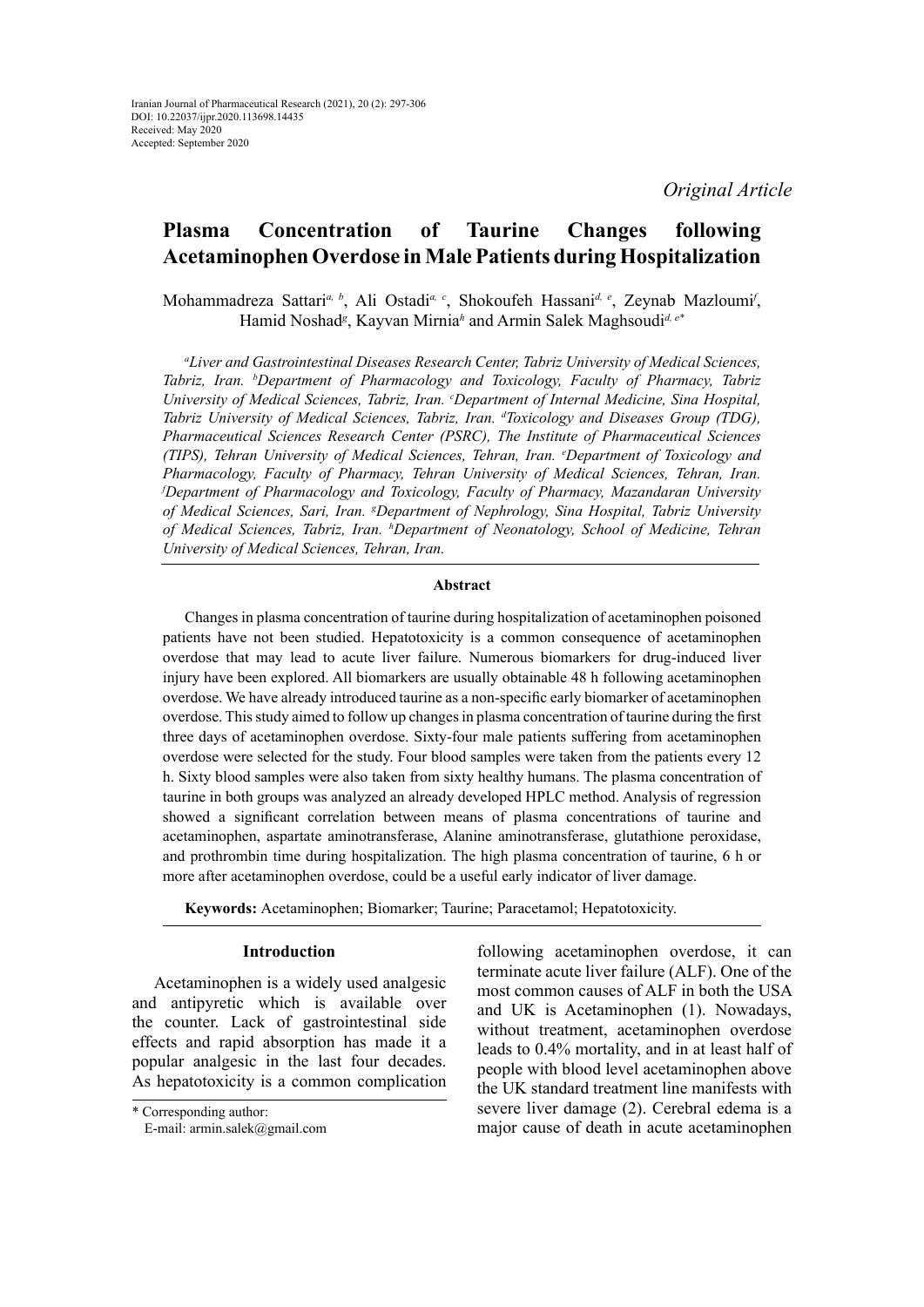overdose (3). Acetaminophen poisoning accounts for at least 42% of USA acute liver failure cases seen at tertiary-care centers and one-third of the death. The number of ALF cases due to acetaminophen poisoning doubled within six years (4). in recent years, the proportion of admissions involving acetaminophen increased significantly in the UK (5, 6). Another study in Canada showed that the incidence of acetaminophen overdose was 46 per 100,000 populations in the last decade (7, 8). Generation of reactive oxygen species and nitric oxide, lipid peroxidation, mitochondrial dysfunction, disruption of calcium hemostasis, and induction of apoptosis are all mechanisms suggested may be involved in acetaminophen-induced hepatotoxicity (3, 9). Numerous biomarkers for drug-induced liver injury have been explored, but less than ten are adopted or qualified as valid by the US FDA (Food and Drug Administration) (10). Increase in plasma activities of aspartate aminotransferase (AST) and alanine aminotransferase (ALT) (11, 12), glutathione peroxidase (GPx) (13, 14), lactic dehydrogenase (LDH) and hydroxybutyrate dehydrogenase (HBDH) (15, 16), glutathione S-transferase (GST) (17), argininosuccinate synthetase (18), Pentraxin 3 (19), F-protein (20), bilirubin (21), blood ammonia concentrations (22), hypoglycemia (23), prolongation of prothrombin time (PT) (24) or international normalized ratio (INR) (25, 26), and early high anion gap metabolic acidosis (27) have already been introduced as biomarkers of acetaminophen-induced liver damage. Arginase I, sorbitol dehydrogenase (SDH), ornithine carbamyltransferase (OCT), glutamate dehydrogenase, paraoxonase, malate dehydrogenase, and purine nucleoside phosphorylase have also been introduced as biomarkers of liver necrosis (28). All the biomarkers as mentioned above are usually obtainable 48 h following acetaminophen overdose. Taurine (2-aminoethane sulfonic acid) is a β-amino acid being of a sulfonic acid group substituted instead of a carboxylic acid group in the standard proteinogenic amino acids' structures. The mammalians brain, heart, liver, neutrophils, retina, and kidneys contain high concentrations of taurine, a conditionally essential amino acid which is one of the most

abundant free amino acids that is not included in protein structure (29). taurine plasma and urine concentrations vary following surgical trauma (30), muscle necrosis, stress stages, e.g. osmotic changes, anoxia, cell proliferation, brain development (31), stroke, speedy exercise (32), hepatic encephalopathy (33), and heroin addiction (34). Our study determined that mean plasma taurine level  $(26.4 \pm 1.6 \text{ mg/L})$  in acetaminophen-overdose patients was significantly greater comparing to healthy humans  $(5.6 \pm 0.2 \text{ mg/L}) (P < 0.0001)$ (35). In our previous study, we were not able to show frequency of changes in plasma concentration of taurine during poisoning. Therefore, the aim of this study was to follow up those changes during the three days period following acetaminophen overdose.

### **Experimental**

### *Methods*

Sixty-four patients (all men) suffering from acetaminophen overdose (age between 15 and 85) who had taken acetaminophen tablets seven grams or more were selected for the study after fully informed consent. None of the patients had any underlying conditions that could have affected the result, so the measured biomarkers. The Ethics Committee of Tabriz University of Medical Sciences has approved the study protocol with number 5.4.2703. The study was conducted according to the Declaration of Helsinki. Four blood samples (5 mL each) at the time of admission to the hospital, 12, 24, and 48 h following hospitalization were taken. Sixty blood samples (5ml each) were taken from sixty healthy humans (age 18- 45 years). According to the UK regimen, all the acetaminophen-poisoned patients received N-acetylcysteine as a routine regimen for managing acetaminophen overdose in Europe (36, 37). In the UK regimen, an initial dose of 150 mg/kg of body weight of NAC is infused intravenously in 200 mL of 5% dextrose over 15 min, followed by 50 mg/kg in 500 mL of 5% dextrose over four h and 100 mg/kg in one litre of 5% dextrose over the next 16 h (300 mg/ kg of NAC over 20 h). Plasma samples of both groups were collected over a year and kept at −20 °C until analysis. Ghandforoush-Sattari *et al.* (38) developed a new method for analyzing taurine by HPLC using o-phtalaldehyde (OPA)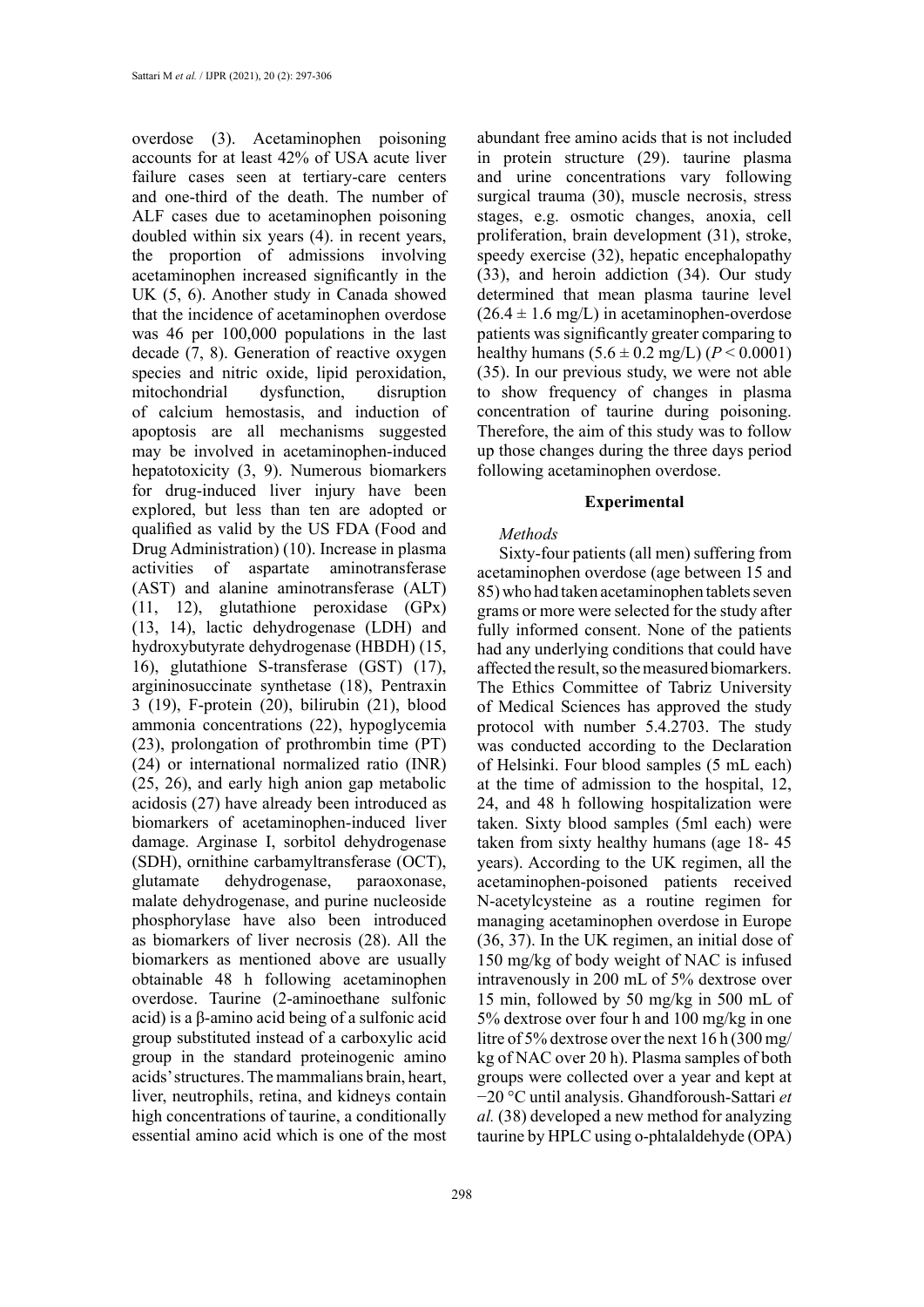and 3-mercapto-propionic acid (MPA) for derivatization of taurine and α-amino-butyric acid as internal standard with a Genesis C18 4 μm 15 cm column and disodium hydrogen phosphate 0.0125 M: acetonitrile (94:6) pH 7.2 as the mobile phase. liver enzymes level were examined by an Auto-Analyser (Hitachi®) using kits of Pars Daru® (Iran) and prothrombin time was assessed by Dade Innovin (Dade Behring®) reagent with a Sysmex CA 1500 coagulometer in Sina Hospital laboratory. Acetaminophen levels were measured by Rostami-Hodjegan's method (39). GPx was also measured by an enzyme-linked immune sorbent assay (ELISA) kit (CAYMAN® Plasma GPx Enzyme Immunoassay). Our statistic method for analyzing data were linear regression and non-parametric student t-test (Mann-Whitney), and we used SPSS (Ver. 21) and Excel (Ver. 2007) software packages.

# **Results**

At first demographic characteristics of patients were examined in Table 1. We compared taurine Plasma concentrations in 64 patients with acetaminophen overdose (mean  $39.2 \pm 4.1$  μg/mL) at the first hour of admission to the hospital with 60 healthy men (average  $4.6 \pm 0.2$  μg/mL) by a nonparametric student t-test (Mann-Whitney) (Table 2). The mean plasma concentration of taurine in the acetaminophen overdose group was significantly more than in the control group  $(P \leq 0.0001)$ . The limit of taurine plasma level concentrations in both groups was between 8.2 and 97.3 mg/L (mean 35.5) in the acetaminophen group and 1.7 and 8.9 mg/L (median 4.3) in normal healthy subjects (Figure 1). Oral acetaminophen is readily absorbed from the gastrointestinal tract, with peak plasma concentrations occurring 10-60 min after ingestion and eliminated with a plasma half-life of 2-4h (40). The severity of liver damageis directly correlated with plasma concentrations of acetaminophen. Therefore, the plasma concentrations of taurine were compared to those of acetaminophen at the same sampling times following acetaminophen overdose. At the admission time, plasma concentrations of acetaminophen and taurine were  $152.9 \pm 1.4$  $\mu$ g/mL and 40.8  $\pm$  2.5  $\mu$ g/mL, respectively.

These amounts declined to  $13.9 \pm 1.4$  μg/ mL and  $6.1 \pm 1.7$   $\mu$ g/mL, respectively. As seen in Figure 2, the plasma concentration of acetaminophen correlated positively with taurine level by regression analysis during hospitalization  $(R^2 = 0.987)$ . Aspartate aminotransferase (AST or SGOT) is the second routine biomarker of liver damage caused by acetaminophen overdose. Plasma concentrations of AST are normally between 19 and 48 IU/L in Sina hospital of Tabriz. This study was 18-33 IU/L (mean  $23.0 \pm 0.75$ ) at the admission time while it was increased to 19-97 IU/L (mean  $39.9 \pm 8.1$ ) in 48 h. Analysis of regression showed a significant negative correlation between means of AST and taurine during hospitalization  $(R^2=0.994)$ (Figure 3). Alanine aminotransferase (ALT or SGPT) is the third routine biomarker in liver damage by acetaminophen overdose. Normal plasma ALT concentrations in humans are usually 7-56 IU/L in Sina hospital of Tabriz. It was 7-27 IU/L (mean  $21.3 \pm 0.56$ ) at the time of admission and 19-59 IU/L (mean  $34.1 \pm 4.2$ ) in 48 h in our patients. Analysis of regression showed a significant negative correlation between means of ALT and taurine during the 48 h of hospitalization  $(R^2 = 0.999)$  (Figure 4). The prothrombin time is a sensitive marker to assess the synthetic capacity of the liver, so it shows the severity of hepatic necrosis and used to evaluate the activity of coagulation factors (41). The normal range of Prothrombin time in a healthy human is 10.5 to 13.0 seconds. Prothrombin duration of more than 13.5s is considered abnormal. In our patients, PT was increased from  $13.9 \pm 0.36$  (range 11-21s) at the time of admission to  $15.7 \pm 1.1$  (range 14-22s). Analysis of regression showed a significant negative correlation between means of PT and taurine during the 48 h of hospitalization  $(R^2 = 0.992)$  (Figure 5). Glutathione peroxidase (GPx) is another liver enzyme that has recently been suggested to be a biomarker of liver damage (42). In our patients, it declined from  $256.9 \pm 2.7$  (range 232.4-279.2 IU/l) to  $227.8 \pm 4.3$  (range 211.4-247.4 IU/L). Analysis of regression revealed a remarkable positive correlation between means of GPx and taurine during the 48 h of hospitalization ( $R^2$  = 0.990) (Figure 6).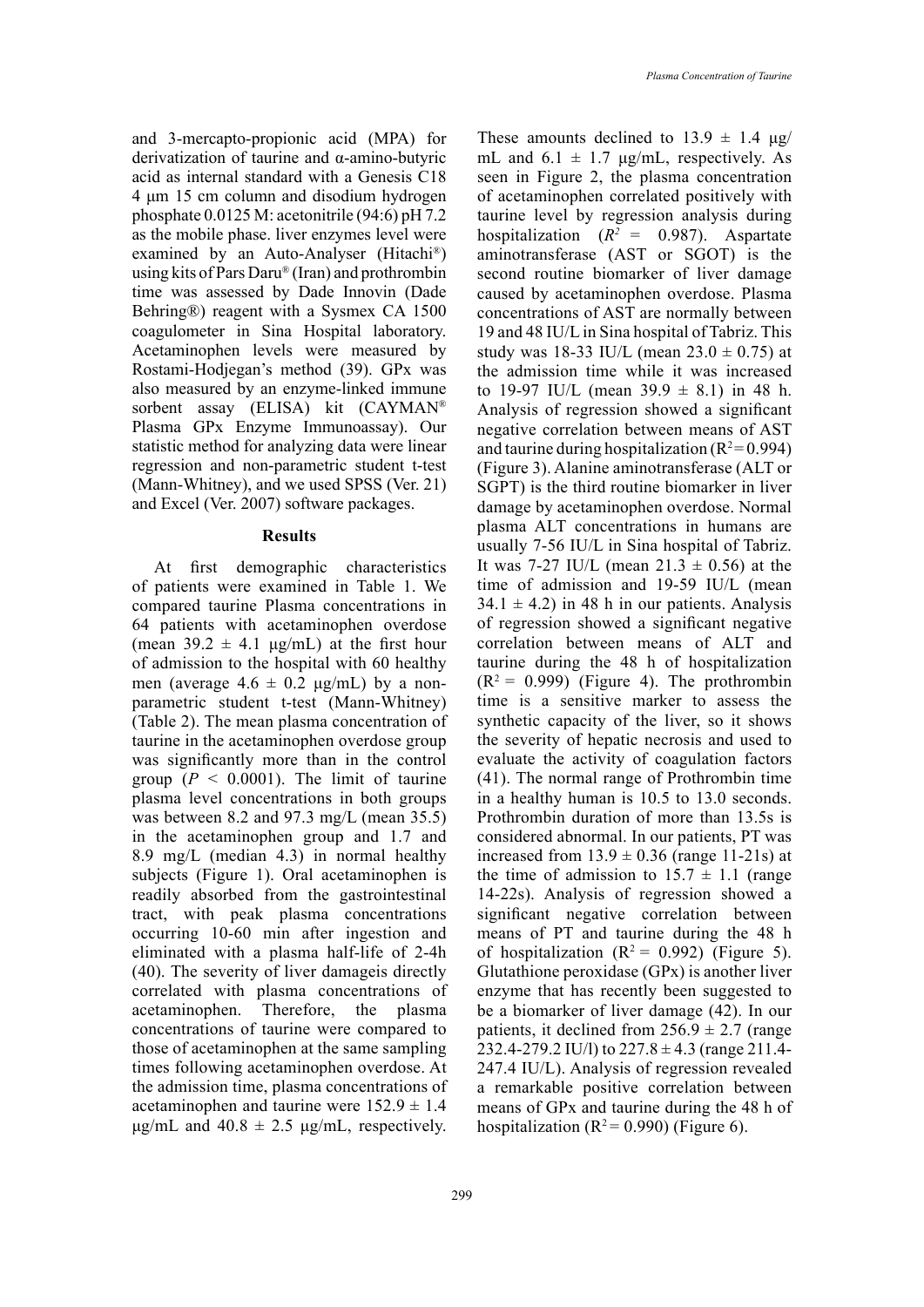# **Table. 1. Table. 1.** Demographic characteristics of acetaminophen poisoned patients.

| Acetaminophen-poisoned patients |            |         |  |  |
|---------------------------------|------------|---------|--|--|
| Age group (year)                | Population | Percent |  |  |
| $20$                            | 10         | 15.6%   |  |  |
| $21 - 30$                       | 30         | 46.9%   |  |  |
| $31-40$                         | 10         | 15.6%   |  |  |
| $41 - 50$                       |            | 12.5%   |  |  |
| 51-60                           |            | 0%      |  |  |
| $>61$                           |            | 9.4%    |  |  |

**Table 2.** Biochemical blood characteristics of acetaminophen poisoned patients.

| <b>Biochemical Markers</b> | <b>Arrival sample</b> | 12(h)             | 24 (h)            | 48 (h)            |
|----------------------------|-----------------------|-------------------|-------------------|-------------------|
| Taurine $(\mu g/mL)$       | $39.23 \pm 4.12$      | $27.82 \pm 4.02$  | $17.96 \pm 1.76$  | $6.90 \pm 1.89$   |
| Acetaminophen $(\mu g/mL)$ | $157.97 \pm 4.09$     | $72.95 \pm 5.52$  | $37.46 \pm 3.32$  | $13.80 \pm 2.05$  |
| $C$ reatinine $(IU/L)$     | $1.03 \pm 0.06$       | $1.02 \pm 0.06$   | $0.96 \pm 0.07$   | $0.98 \pm 0.9$    |
| Urea $(IU/L)$              | $28.68 \pm 1.93$      | $26.44 \pm 2.26$  | $27.54 \pm 3.84$  | $24.56 \pm 3.49$  |
| PT(s)                      | $13.7 \pm 0.4$        | $13.9 \pm 0.5$    | $14.1 \pm 0.4$    | $14.3 \pm 0.3$    |
| AST (IU/L)                 | $36.91 \pm 14.38$     | $48.61 \pm 22.80$ | $30.29 \pm 8.97$  | $39.89 \pm 14.51$ |
| ALT (IU/L)                 | $38.65 \pm 15.69$     | $43.22 \pm 21.12$ | $42.57 \pm 23.02$ | $26.22 \pm 5.52$  |



**Figure 1.** Distribution of plasma taurine levels in healthy controls (A) and acetaminophen-poisoned patients (B) ( $P < 0.0001$ ).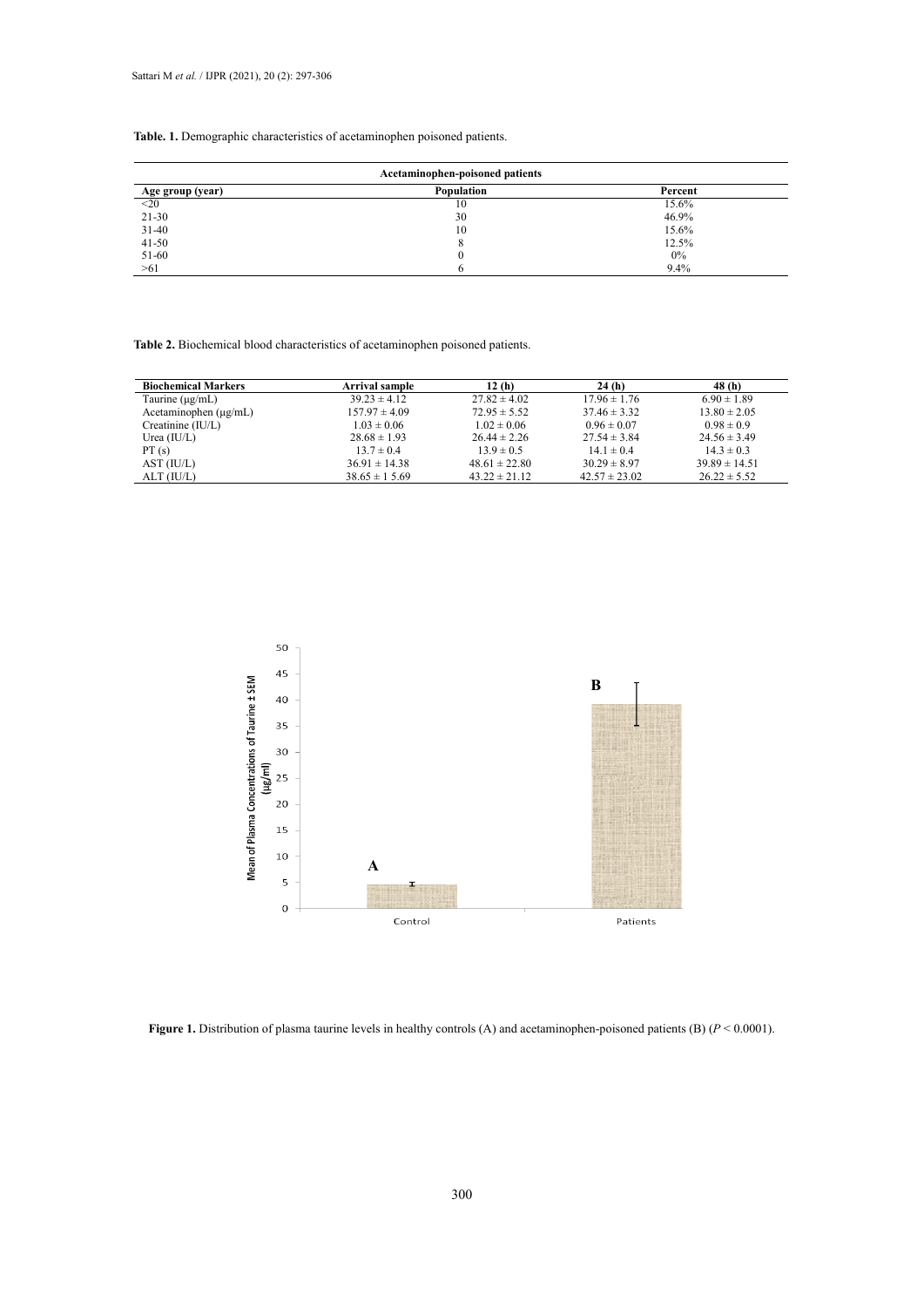

**Figure 2 Figure 2.** Changes of plasma concentrations of acetaminophen and taurine, during 48 h of hospitalization (A) and correlation between plasma concentrations of taurine and acetaminophen in acetaminophen-poisoned patients (B).



**Figure 3 Figure 3.** Changes of plasma concentrations of taurine and AST, during 48 h of hospitalization (A) and correlation between plasma concentrations of taurine and AST in acetaminophen-poisoned patients (B).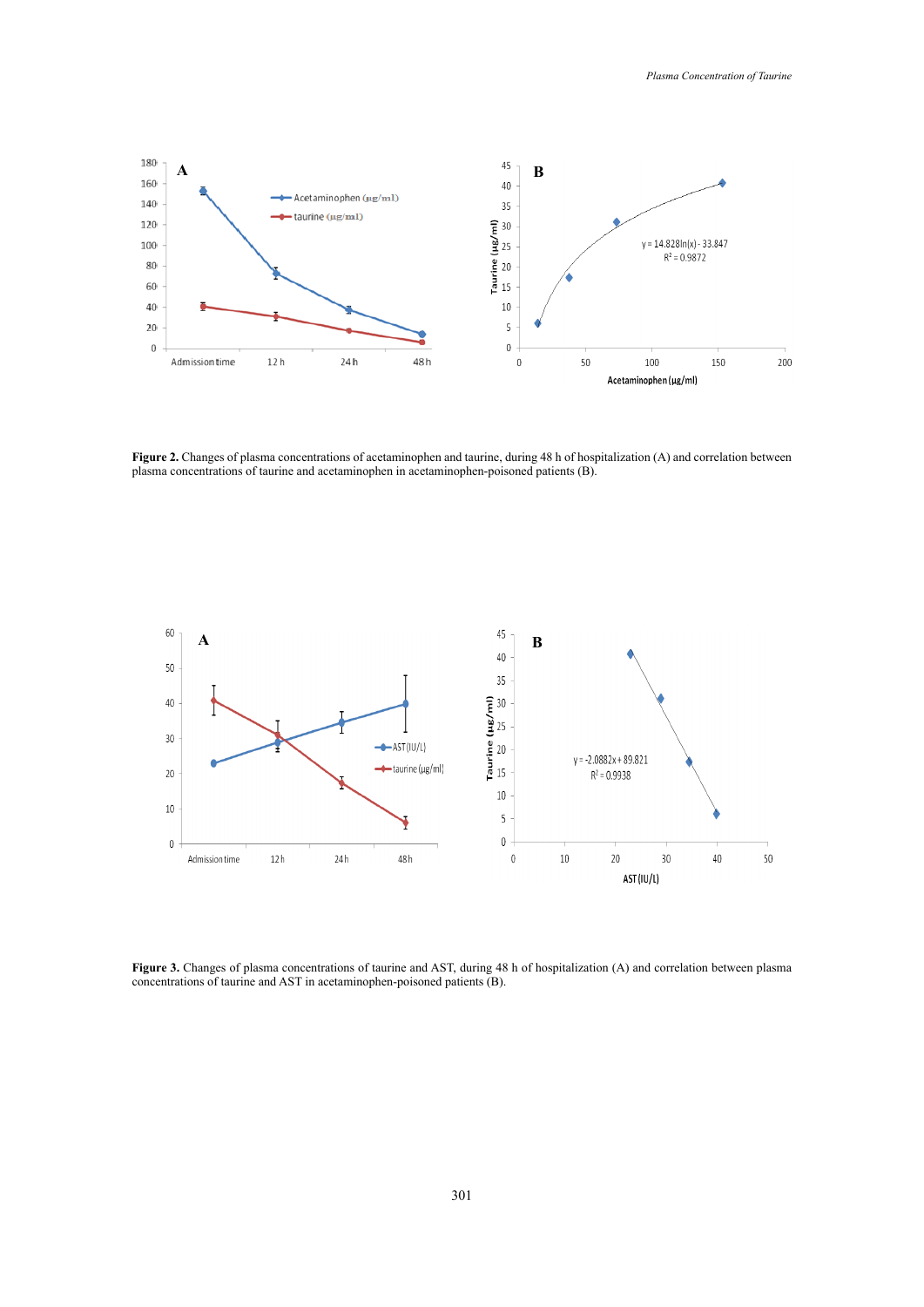

concentrations of taurine and ALT in acetaminophen-poisoned patients (B). **Figure 4.** Changes of plasma concentrations of taurine and ALT, during 48 h of hospitalization (A) and correlation between plasma



**Figure 5.** Changes of plasma concentration of taurine and PT, during 48 h of hospitalization (A) and correlation between plasma concentration of taurine and PT in acetaminophen-poisoned patients (B).



Figure 6. Changes of plasma concentrations of acetaminophen and GPx, during 48h of hospitalization (A) and correlation between plasma concentrations of taurine and GPx in acetaminophen-poisoned patients (B).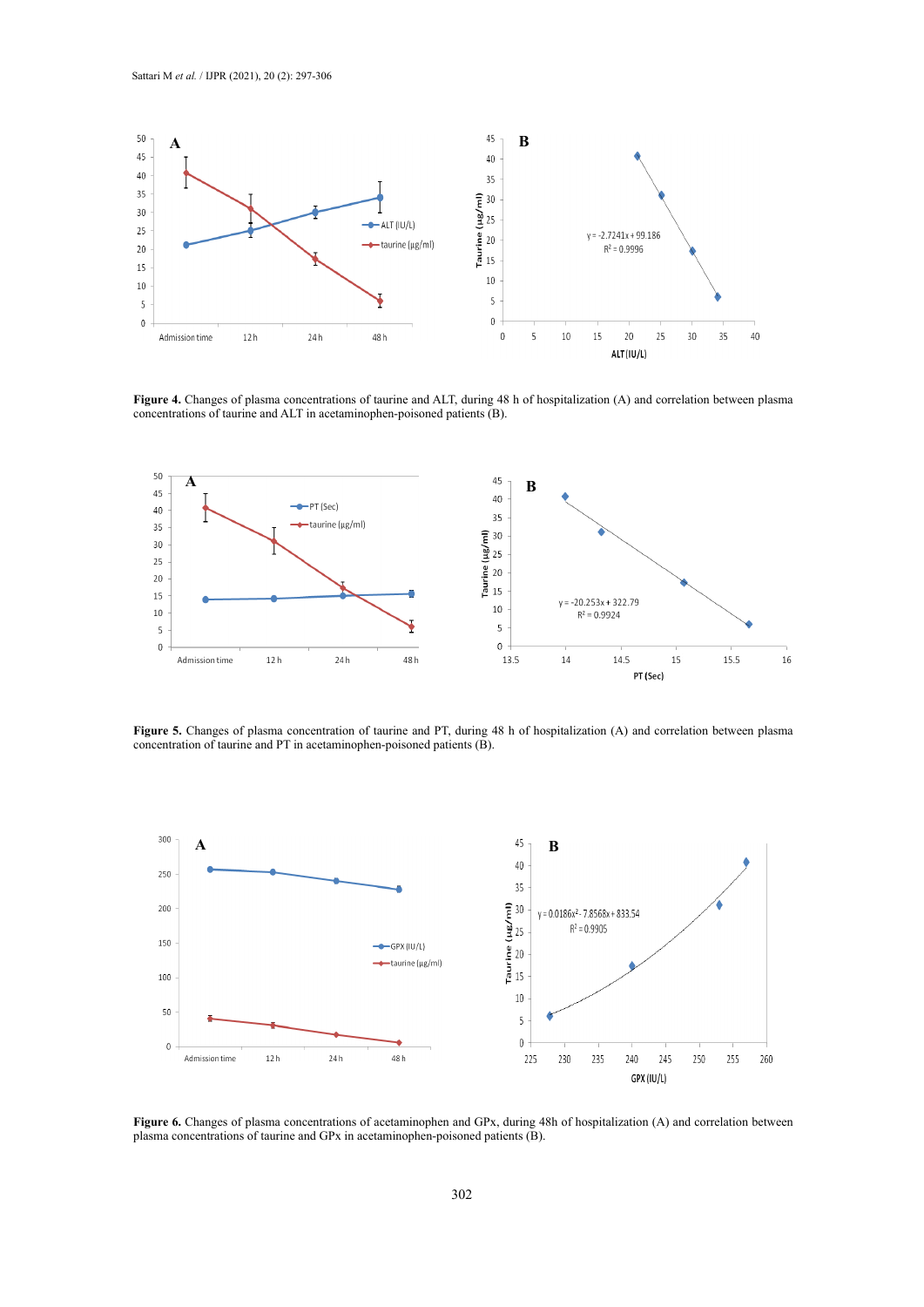In a previous study (35), we showed that the mean plasma concentration of taurine in the acetaminophen-overdose patients was significantly greater than of healthy humans  $(P < 0.0001)$ . However, we could not show the changes in plasma concentration of taurine in acetaminophen poisoned patients during hospitalization because the samples were chosen randomly regardless of the sampling time. Acute liver necrosis is accompanied by elevated liver enzyme activity, AST and ALT are above1000 IU/L, followed by renal failure with an elevation of plasma creatinine levels up to 300  $\mu$ mol/L (3.4 mg/100 mL) (43, 44). Kurtovic *et al.* (45) Showed that prothrombin time, serum creatinine, white cell count and abnormal potassium levels are independent mortality predictor factors due to acetaminophen-induced fulminant hepatic failure. A decrease in GPx activity has also been demonstrated by (14). Waters *et al*. (46) and Harry *et al*. (47) studies showed that taurine plasma levels rise following acetaminophen overdose. However, their study was limited to plasma concentration of taurine, and they had no concern for other biomarkers of acetaminophen poisoning. Mean peak of orally administrated acetaminophen concentration in plasma rises to approximately 70 min (48), and the half-life of paracetamol elimination from plasma is 2.5 h (49, 50). Likewise, after an acetaminophen overdose, the taurine level rises to a peak level in plasma 6 h or more and is eliminated from plasma with a half-life of 1.5 h (51). Our study showed that elevation of taurine level plasma is directly related to acetaminophen increased concentration. Liver damage due to acetaminophen overdose is followed by increased level AST and ALT concentrations (52). It was assumed that plasma AST and ALT activities simultaneously and taurine plasma elevation may directly relate. There was a significant negative correlation between plasma taurine, AST, and ALT concentrations in the acetaminophen-poisoned patients. Because the plasma concentration of taurine declines along with increased plasma levels of AST and ALT. The reason why the levels of aminotransferases and PT were so low was that all acetaminophen overdose patients were admitted to the hospital between

4 and 10 h following overdose. They were also administered NAC soon after arriving at the hospital. The most important predictor of acetaminophen-induced fulminant hepatic failure in humans is absolute prothrombin time (PT) or its international normalized equivalent (INR) (41, 53). The normal range of PT in healthy humans is 10.5 to 13.0 s, and more than this time is abnormal. In this study, plasma taurine levels and PTs have a significantly negative correlation. Following acetaminophen overdose, the plasma taurine level increases after 6–15 h and then is eliminated from plasma with a half-life of 1.5h. In acute liver failure following acetaminophen poisoning, PT increases after 48 h. Therefore, it is likely that after liver damage following acetaminophen overdose, first plasma taurine concentration rises and elevation of PT is a secondary marker. The plasma level of GPx, an indirect indicator of glutathione's activity in the liver has already been introduced in many studies (54-56). The present study declined from 256.9  $\pm$ 2.7 to 227.8  $\pm$  4.3 IU/L in 48 h following acetaminophen overdose. After the liver is confronted with toxins, it produces taurine, and its level increases in plasma and urine following cell damage. Hepatotoxins cause Na to pass easily through activated voltage channels, so, after Na, Cl, and water passes passively which leads to cell edema. Plasma membrane permeability increases to taurine after a hypo-osmolar condition, so taurine efflux to plasma increases (57). Increased plasma taurine after liver necrosis may lead to aminoacidemia. Acetaminophen causes GSH level decrease, which leads to diversion of cysteine synthesis away from taurine in favor of GSH, so a lower percentage of N-acetylcysteine is metabolized to taurine (58, 59).

## **Conclusion**

The high plasma concentration of taurine, 6 h or more after acetaminophen overdose, could be a useful early indicator of liver damage. While other biomarkers of acetaminophen poisoning (except serum acetaminophen concentration) increase 24 h following overdose.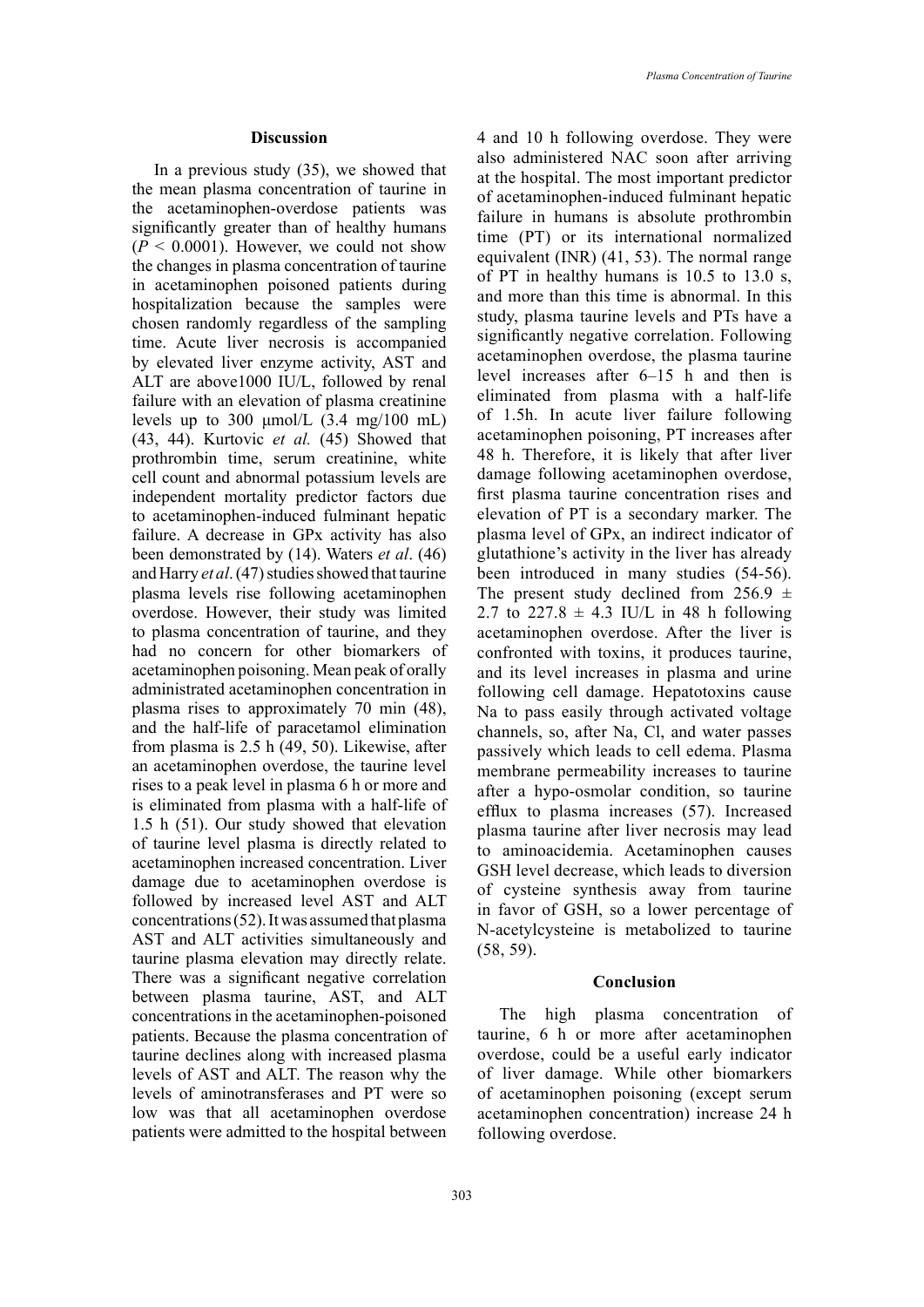#### **Author contributions**

MRS conceived and supervised the whole project; ASM, ZM and SH designed and performed the experiments, analyzed the data and drafted the manuscript. AO, HN and helped in performing the experimental part of the study. MRS and ASM edited the manuscript. KM helped in developing the theoretical framework.

#### **Acknowledgments**

We want to thank the personnel and academic staff of the poisoning ward of "Sina Hospital" of Tabriz for their cooperation and the "Liver and Gastrointestinal Diseases Research Center" of Tabriz University of Medical Sciences for their financial support.

### **References**

- (1) Ramachandran A and Jaeschke H. Acetaminophen toxicity: novel insights into mechanisms and future perspectives*. Gene Expr.* (2018) 18: 19-30.
- (2) Yoon E, Babar A, Choudhary M, Kutner M and Pyrsopoulos N. Acetaminophen-induced hepatotoxicity: a comprehensive update*. J. Clin. Transl. Hepatol.* (2016) 4: 131-42.
- (3) Lancaster EM, Hiatt JR and Zarrinpar A. Acetaminophen hepatotoxicity: an updated review*. Arch. Toxicol.* (2015) 89: 193-9.
- (4) Blieden M, Paramore LC, Shah D and Ben-Joseph R. A perspective on the epidemiology of acetaminophen exposure and toxicity in the United States*. Expert. Rev. Clin. Pharmacol.* (2014) 7: 341-8.
- (5) Ghandforoush-Sattari M and Mashayekhi S. Admissions to the Cardiff Poisons Unit involving paracetamol poisoning (1989–2002) *Toxicol. Environ. Chem.* (2008) 90: 663-71.
- (6) Gosselin S, Hoffman R, Juurlink D, Whyte I, Yarema M and Caro J. Treating acetaminophen overdose: thresholds, costs and uncertainties*. Clin. Toxicol.*  (2013) 51: 130-3.
- (7) Myers RP, Li B and Shaheen AA. Emergency department visits for acetaminophen overdose: a Canadian population-based epidemiologic study (1997-2002)*. Can. J. Emerg. Med.* (2007) 9: 267-74.
- (8) Kjartansdottir I, Bergmann OM, Arnadottir RS and Björnsson ES. Paracetamol intoxications: a retrospective population-based study in Iceland*. Scand. J. Gastroenterol.* (2012) 47: 1344-52.
- (9) Honarmand H, Abdollahi M, Ahmadi A, Javadi MR, Khoshayand MR, Tabeefar H, Mousavi S, Mahmoudi L, Radfar M and Najafi A. Randomized trial of the

effect of intravenous paracetamol on inflammatory biomarkers and outcome in febrile critically ill adults*. DARU J. Pharm. Sci.* (2012) 20: 12-20.

- (10) Shi Q, Hong H, Senior J and Tong W. Biomarkers for drug-induced liver injury*. Expert. Rev. Gastroenterol. Hepatol.* (2010) 4: 225-34.
- (11) McGovern AJ, Vitkovitsky IV, Jones DL and Mullins ME. Can AST/ALT ratio indicate recovery after acute paracetamol poisoning? *Clin. Toxicol.* (2015) 53: 164-7.
- (12) Curtis RM and Sivilotti ML. A descriptive analysis of aspartate and alanine aminotransferase rise and fall following acetaminophen overdose*. Clin. Toxicol.* (2015) 53: 849-55.
- (13) Romeu M, Nogues R, Marcas L, Sanchez-Martos V, Mulero M, Martinez-Vea A, Mallol J and Giralt M. Evaluation of oxidative stress biomarkers in patients with chronic renal failure: a case control study*. BMC Res. Notes* (2010) 3: 20-8.
- (14) Xie W, Chen C, Jiang Z, Wang J, Melzig MF and Zhang X. Apocynum venetum attenuates acetaminophen-induced liver injury in mice*. Am. J. Chin. Med*. (2015) 43: 457-76.
- (15) Shah AD, Wood DM and Dargan PI. Understanding lactic acidosis in paracetamol (acetaminophen) poisoning*. Br. J. Clin. Pharmacol.* (2011) 71: 20-8.
- (16) Sattari M and Mashayekhi S. Acetaminophen overdose, biomarkers, and management*. Properties, Clinical Uses And Adverse Effects*. 1st ed. NOVA Science Publishers, Incorporated, New York (2012) 107(42).
- (17) Gum SI and Cho MK. Recent updates on acetaminophen hepatotoxicity: the role of nrf2 in hepatoprotection*. Toxicol. Res*. (2013) 29: 165-72.
- (18) McGill MR, Cao M, Svetlov A, Sharpe MR, Williams CD, Curry SC, Farhood A, Jaeschke H and Svetlov SI. Argininosuccinate synthetase as a plasma biomarker of liver injury after acetaminophen overdose in rodents and humans. *J. Biomark.* (2014)  $19.222-30$
- (19) Yaman H, Cakir E, Akgul EO, Aydin I, Onguru O, Cayci T, Kurt YG, Agilli M, Aydin FN, Gulec M, Altinel O, Isbilir S, Ersoz N, Yasar M, Turker T, Bilgi C and Erbil KM. Pentraxin 3 as a potential biomarker of acetaminophen-induced liver injury. *Exp. Toxicol. Pathol.* (2013) 65: 147-51.
- (20) Yang X, Schnackenberg LK, Shi Q and Salminen WF. Hepatic toxicity biomarkers. *Biomarkers in Toxicology*. 1st ed. Elsevier, Netherlands (2014) 241- 59.
- (21) Khandelwal N, James LP, Sanders C, Larson AM, Lee WM and Group ALFS. Unrecognized acetaminophen toxicity as a cause of indeterminate acute liver failure. *J. Hepatol.* (2011) 53: 567-76.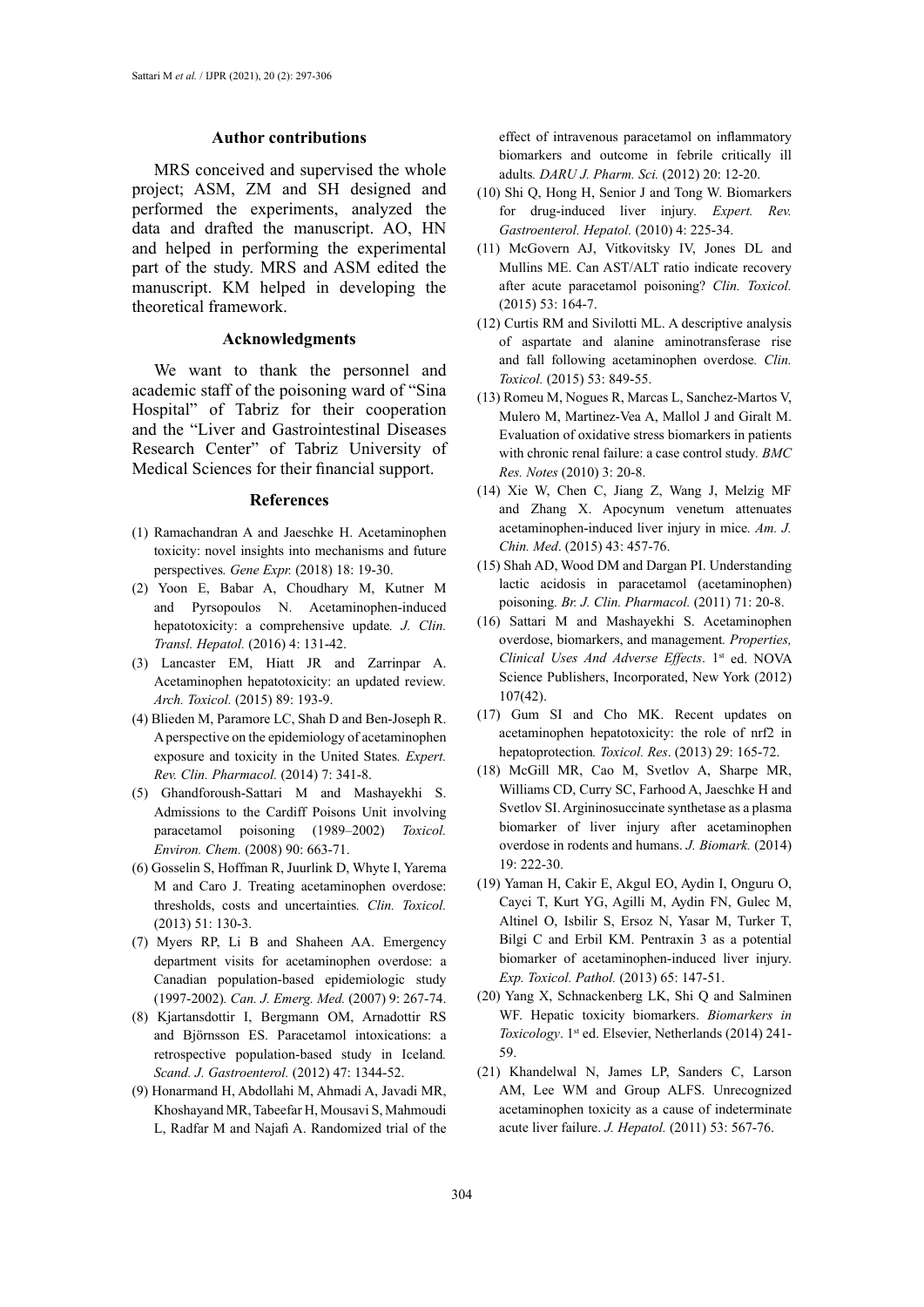- (22) Heidari R, Jamshidzadeh A, Niknahad H, Mardani E, Ommati MM, Azarpira N, Khodaei F, Zarei A, Ayarzadeh M and Mousavi S. Effect of taurine on chronic and acute liver injury: Focus on blood and brain ammonia*. Toxicol. Rep.* (2016) 3: 870-9.
- (23) Argentieri J, Morrone K and Pollack Y. Acetaminophen and ibuprofen overdosage*. Pediatr. Rev.* (2012) 33: 188-9.
- (24) Mahmoudi GA, Astaraki P, Mohtashami AZ and Ahadi M. N-acetylcysteine overdose after acetaminophen poisoning*. Int. Med. Case Rep. J.* (2015) 8: 65-69.
- (25) Hughes GJ, Patel PN and Saxena N. Effect of acetaminophen on international normalized ratio in patients receiving warfarin therapy*. Pharmacotherapy* (2011) 31: 591-7.
- (26) Bateman DN and Vale A. Paracetamol (acetaminophen)*. J. Med*. (2016) 44: 190-2.
- (27) Zein JG, Wallace DJ, Kinasewitz G, Toubia N and Kakoulas C. Early anion gap metabolic acidosis in acetaminophen overdose. *Am. J. Emerg. Med.* (2010) 28: 798-802.
- (28) Yang X, Salminen WF and Schnackenberg LK. Current and emerging biomarkers of hepatotoxicity*. Curr. Biomark. Find* (2012) 2: 43-55.
- (29) Lambert IH, Kristensen D, Holm JB and Mortensen OH. Physiological role of taurine–from organism to organelle*. Acta Physiol.* (2015) 213: 191-212.
- (30) Engel J, Mühling J, Weiss S, Kärcher B, Löhr T, Menges T, Little S and Hempelmann G. Relationship of taurine and other amino acids in plasma and in neutrophils of septic trauma patients*. J. Amino Acids* (2006) 30: 87-94.
- (31) Schaffer SW, Jong CJ, Ramila K and Azuma J. Physiological roles of taurine in heart and muscle*. J. Biomed. Sci.* (2010) 17: S2.
- (32) Ghandforoush-Sattari M, Mashayekhi SO, Nemati M and Ayromlou H. Changes in plasma concentration of taurine in stroke*. Neurosci. Lett.* (2011) 496: 172- 5.
- (33) Niknahad H, Jamshidzadeh A, Heidari R, Zarei M and Ommati MM. Ammonia-induced mitochondrial dysfunction and energy metabolism disturbances in isolated brain and liver mitochondria, and the effect of taurine administration: relevance to hepatic encephalopathy treatment. *J. Clin. Exp. Hepatol.* (2017) 3: 141-52.
- (34) Ghandforoush-Sattari M, Mashayekhi SO, Nemati M, Seydi A and Azadi H. Changes in plasma taurine concentration during a period of heroin detoxification*. Toxicol. Environ. Chem.* (2010) 92: 1505–12.
- (35) Ghandforoush-Sattari M and Mashayekhi S. Evaluation of taurine as a biomarker of liver damage

in paracetamol poisoning*. Eur. J. Pharmacol.* (2008) 581: 171-6.

- (36) Bateman DN, Dear JW, Thanacoody HR, Thomas SH, Eddleston M, Sandilands EA, Coyle J, Cooper JG, Rodriguez A and Butcher I. Reduction of adverse effects from intravenous acetylcysteine treatment for paracetamol poisoning: a randomised controlled trial*. Lancet* (2014) 383: 697-704.
- (37) Bateman DN, Carroll R, Pettie J, Yamamoto T, Elamin ME, Peart L, Dow M, Coyle J, Cranfield KR and Hook C. Effect of the UK's revised paracetamol poisoning management guidelines on admissions, adverse reactions and costs of treatment*. Br. J. Clin. Pharmacol.* (2014) 78: 610-8.
- (38) Ghandforoush-Sattari M, Mashayekhi SO, Nemati M and Routledge PA. A rapid determination of taurine in human plasma by LC*. Chromatographia* (2009) 69: 1427-30.
- (39) Rostami-Hodjegan A, Shiran MR, Ayesh R, Grattan TJ, Burnett I, Darby-Dowman A and Tucker GT. A new rapidly absorbed paracetamol tablet containing sodium bicarbonate. I. A four-way crossover study to compare the concentration-time profile of paracetamol from the new paracetamol/sodium bicarbonate tablet and a conventional paracetamol tablet in fed and fasted volunteers*. Drug. Dev. Ind. Pharm.* (2002) 28: 523-31.
- (40) Tomlin ME, Pharmacology and pharmacokinetics : a basic reader. *Competency-based critical care.* 1st ed. Springer, New York (2010) 1-66.
- (41) Levine M, O'Connor AD, Padilla-Jones A and Gerkin RD. Comparison of prothrombin time and aspartate aminotransferase in predicting hepatotoxicity after acetaminophen overdose*. J. Med. Toxicol.* (2016) 12: 100-6.
- (42) Chen Y, Dong H, Thompson D, Shertzer H, Nebert D and Vasiliou V. Glutathione defense mechanism in liver injury: insights from animal models. *Food. Chem. Toxicol.* (2013) 60: 38-44.
- (43) Giannini EG, Testa R and Savarino V. Liver enzyme alteration: a guide for clinicians*. Can. Med. Assoc. J.*  (2005) 172: 367-79.
- (44) Mour G, Feinfeld DA, Caraccio T and McGuigan M. Acute renal dysfunction in acetaminophen poisoning*. Ren. Fail.* (2005) 27: 381-3.
- (45) Kurtovic J, Riordan SM and Williams R. Fulminant hepatic failure*. Curr. Treat. Options Gastroenterol.* (2005) 8: 503-18.
- (46) Waters E, Wang JH, Redmond HP, Wu QD, Kay E and Bouchier-Hayes D. Role of taurine in preventing acetaminophen-induced hepatic injury in the rat*. Am. J. Physiol. Gastrointest. Liver Physiol.* (2001) 280: G1274-G9.
- (47) Harry F, Hale A, Buss D, Hutchings A and Routledge